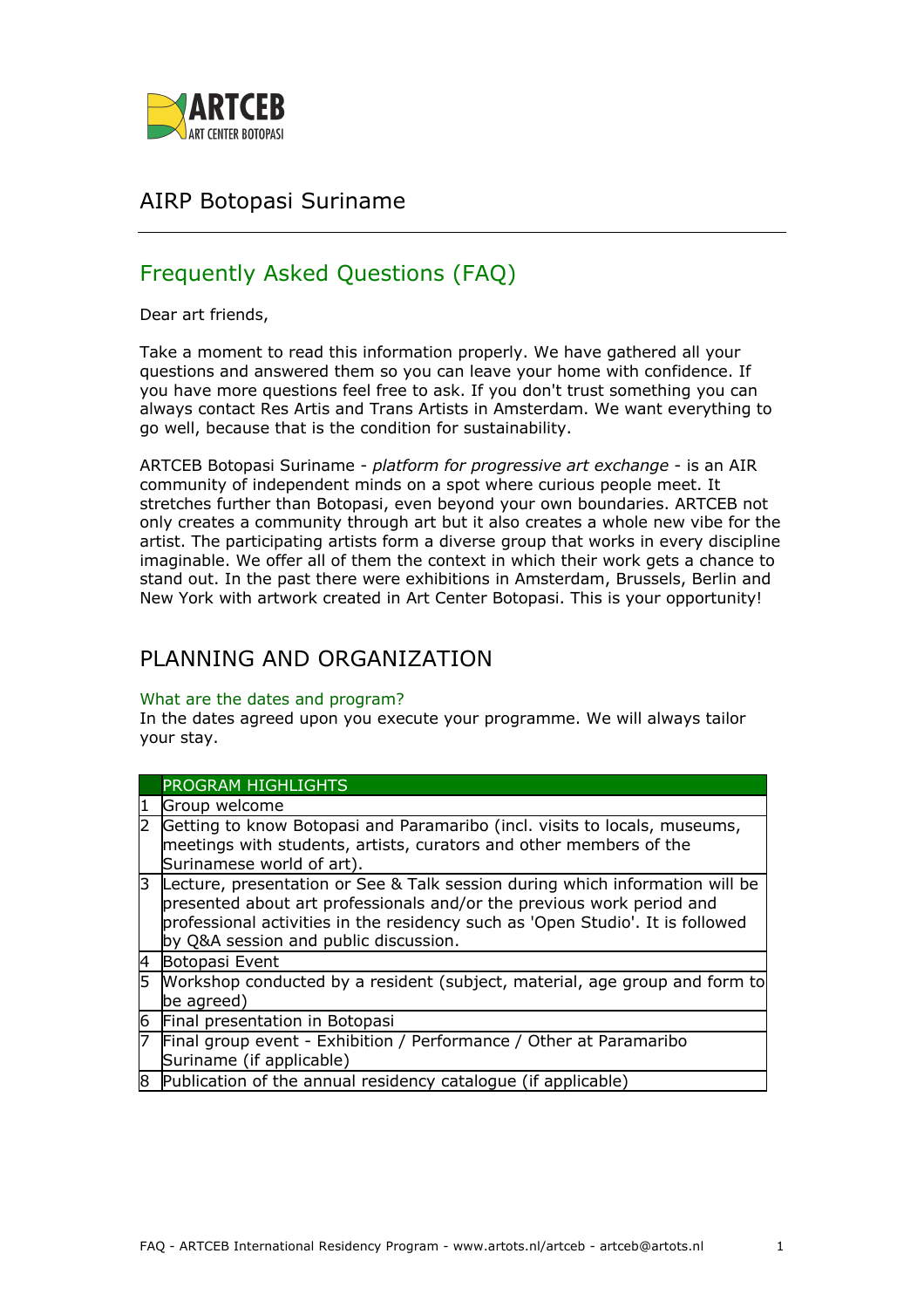### What is the deadline to let ARTCEB know that you agree with the terms and fees of the Artceb residency ?

As soon as possible but at least at the final enrollment date the participant must have agreed.

### What about visa?

Participants should contact the embassy or consulate in their home country to arrange their visa. A tourist visa is valid for 90 days, which is the maximum period a residency at ARTCEB can last. The participant is responsible for the visa procedure.

## PUBLICITY

#### Will there be publicity about the activities?

Yes, activities will be covered on Social media, websites Artots and ARTCEB and other art connected websites. There will be flyers and posters to promote the exhibition and presentations. Partners, curators, writers (or critics) who might cover activities are:

- Caribbean view, Blog
- Res Artis
- Trans Artists
- De Ware Tiid, news paper
- etc.

#### What is the contemporary art scene like in Suriname?

The contemporary art scene in Suriname is strongly influenced by the Dutch art scene but it also has a Caribbean / Surinamese touch. A great part of Surinamese artists study art in The Netherlands. There were often cross-over projects going on in Suriname and The Netherlands. Projects in Amsterdam, Paramaribo and Rotterdam involving Dutch and Surinamese artists.

## RESIDENCY COSTS

What is the cost of the residency period and when does this fee need to be paid? We are not able to provide funding. Therefore the costs of participating in the AIRP are  $\epsilon$  45.00 per day per person excluding travels, stay and subsistence outside Botopasi. For example Dutch artists can apply for funding at Mondriaan Foundation.

Full payment is due before starting the residency. Please transfer the relevant fee to our account stating "AIRP Botopasi". To keep the transaction fee as low as possible, we request you to make the payment by bank using the following information:

| VIA IBANI             |                                                                   |  |
|-----------------------|-------------------------------------------------------------------|--|
| Accountname           | <b>ARTOTS</b>                                                     |  |
| Accountnumber         | 1482.47.369                                                       |  |
| <b>Bank details</b>   | IBAN: NL71 RABO 0148 2473 69 BIC: RABONL2U                        |  |
| Bank name             | Rabobank                                                          |  |
| <b>Bank Address</b>   | Hugo de Grootlaan 11 - 5223LB 's-Hertogenbosch<br>The Netherlands |  |
| <b>ARTOTS Address</b> | Guldenvliesstraat 4H, 5211 AM 's-Hertogenbosch<br>The Netherlands |  |

via IBAN: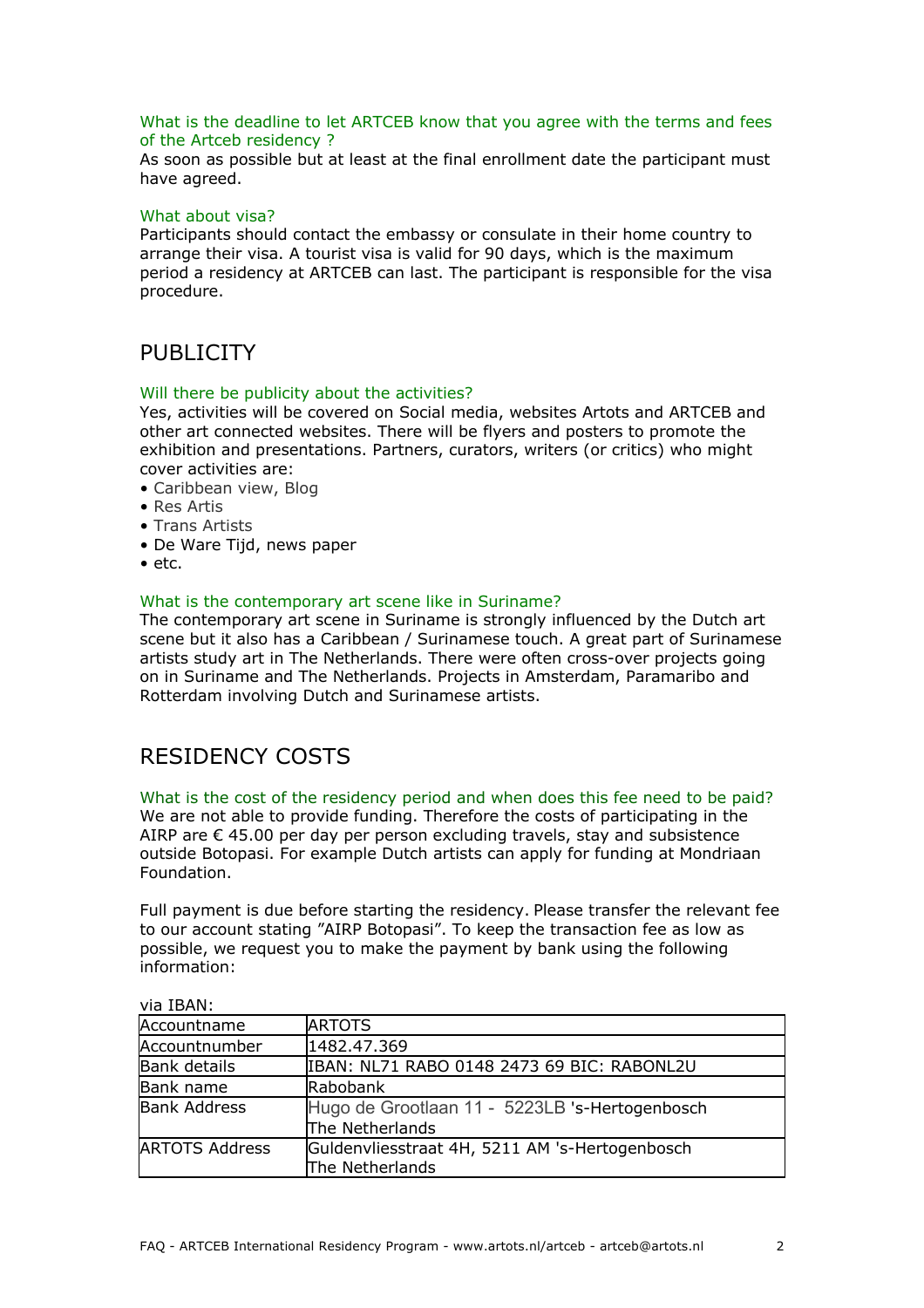or via PAYPALL:

ACCEPTING PayPal

You can pay the total amount via PayPal stating "AIRP Botopasi" and transfer the money to our PayPal account: artceb@artots.nl at http://www.paypal.com

Please note that all the money you spend for your residency might be tax deductable. Such as airfare, costs of living and stipend. Check out if this is the case in your country.

### What will ARTCEB provide?

- Outdoor workspace
- Exhibition in Botopasi (costs exhibition space, publicity, opening)
- Water purification unit for drinking water
- The organization costs for traveling in the neighborhood of Botopasi.
- We will also provide access to Botopasi communities for the artist.

### EXCLUDED:

- Private initiatives.
- Travels, stay and subsistence outside Botopasi.
- Material and machinery costs. The costs for material and the use of machinery depend on the size of the work and the chosen materials or machinery.
- Group exhibition in Paramaribo; rent exhibition space, publicity and opening event. Estimated costs € 150.00 per person.
- Possible overview groupexhibition in The Netherlands with the results of the work period.

Not mentioned / unforeseen issues are agreed upon in consultation.

### How is ARTCEB funded?

The success of the ARTCEB cultural exchange projects is reliant upon the active participation of independently funded or commercially sponsored artists.

## FOOD / DRINKING WATER

#### What are the options for fresh fruits and vegetables?

In the area there are almost always fruits and vegetables available that you can pick to eat. It depends on the season. Otherwise we can arrange fruits and vegetables to be delivered. People often come by with baskets filled with fresh fruit which we can buy.

#### What about options for drinking water?

You can buy bottles of water. We will ensure that water is present. ARTCEB uses a ceramic filter to purify water.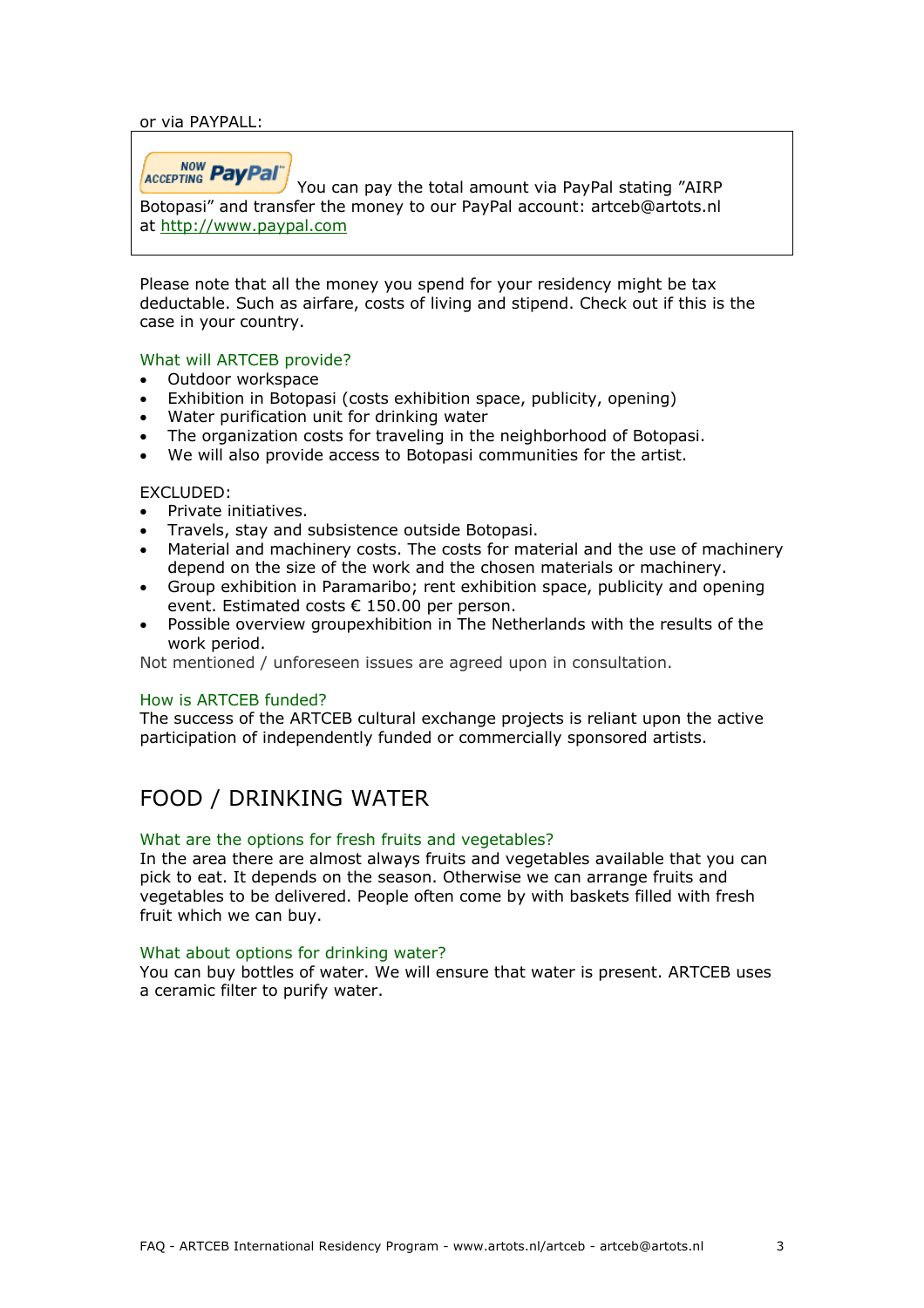## ACCOMMODATIONS

#### Does each artist get a private room? What kind of sleeping options are there, (bed/hammock)? Are linen and mosquito nets available?

Each artist gets his own room. Artists share shower and toilet with each other. You can sleep as you like. There are beds and hammocks available and linens and mosquito nets. If we decide to go to other villages and spend the night there we can take hammocks with us.

#### Is there hot water for bathing?

As the daily temperature is above 25 degrees one usually does not shower with warm water. But if necessary, water is boiled for a hot shower. We usually bath or take a swim in the river.

#### What are the bathroom facilities like?

The bathroom facilities are up to date.

#### Is there electricity?

Yes, from 18.00-23.00 hours. There is no electricity 24 hours a day but we can get it on demand.

#### Is there internet access or a nearby internet shop?

You can take your laptop/smart phone with you and arrange prepaid internet so you can have internet al the time.

#### Studios:

Is there a dance studio space or will nature be used as dance space? Both are possible. There is a community hal (approx.  $12 \times 30$  meters) we use as studio.

## TRAVELLING

### How do I get to Botopasi?

You arrive in Suriname at the JP airport in Paramaribo. Isidoor Wens (or someone appointed by him) will pick you up. Look for a sign with your name. Then you travel with him to a hotel in Paramaribo where you will stay for 1 or 2 days with the other artists. Or you can arrange it yourself.

In Paramaribo you can take a bus to Ajoni. With the busdriver you can make arrangements for your connecting boattrip from Ajoni to Botopasi.

The days in Paramaribo are usually used to visit the city, get acquainted with each other, visit artists, presentation- and exhibition locations. We will buy the goods necessary to take with us to Botopasi. Then we will leave for Botopasi by bus and boat, or if you choose so by inland flight (not included), from Paramaribo to Botopasi.